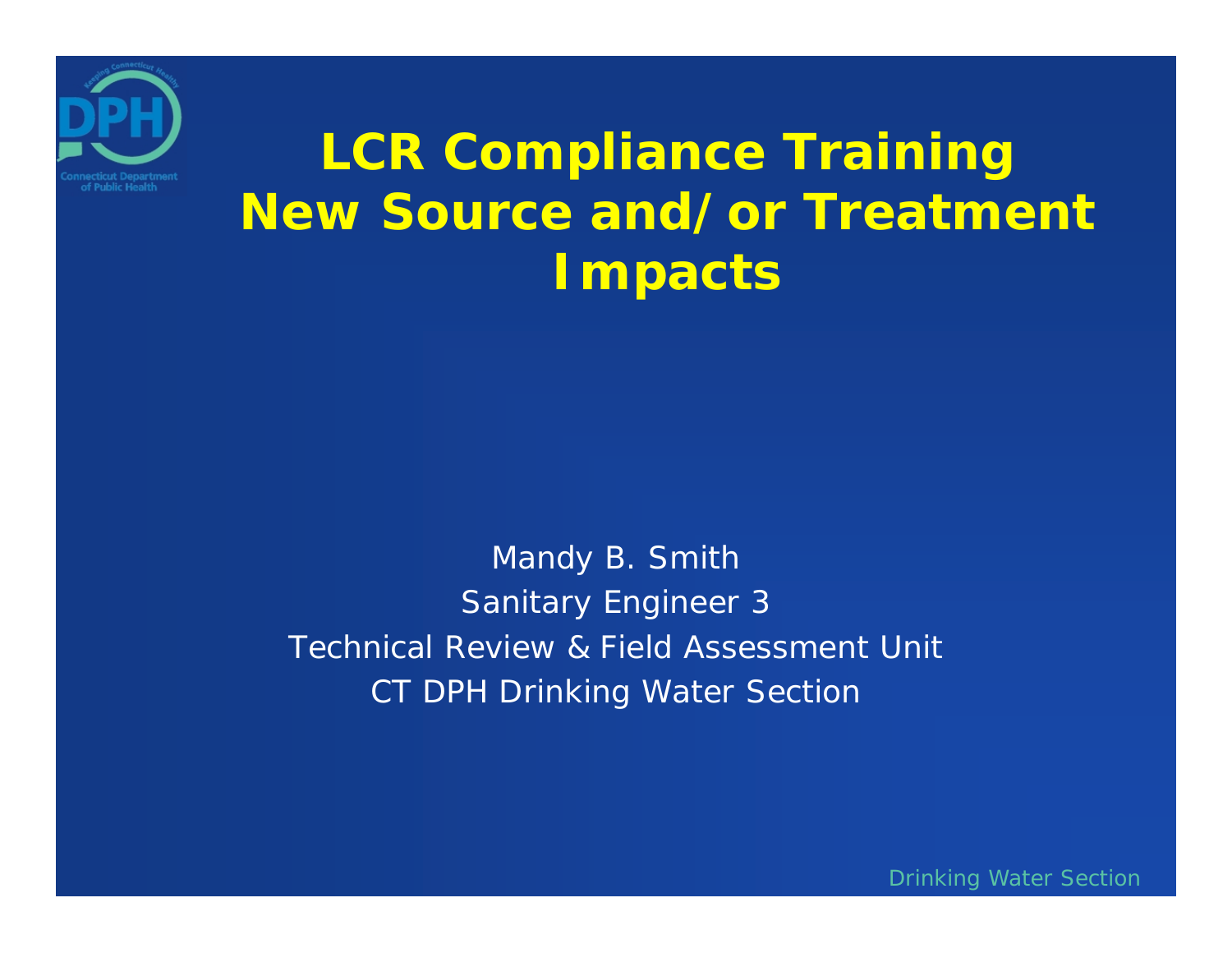



#### • Concerns

#### • Regulatory Requirements

#### •EPA OCCT Guidance – Chapter 6

#### •Summary of Changes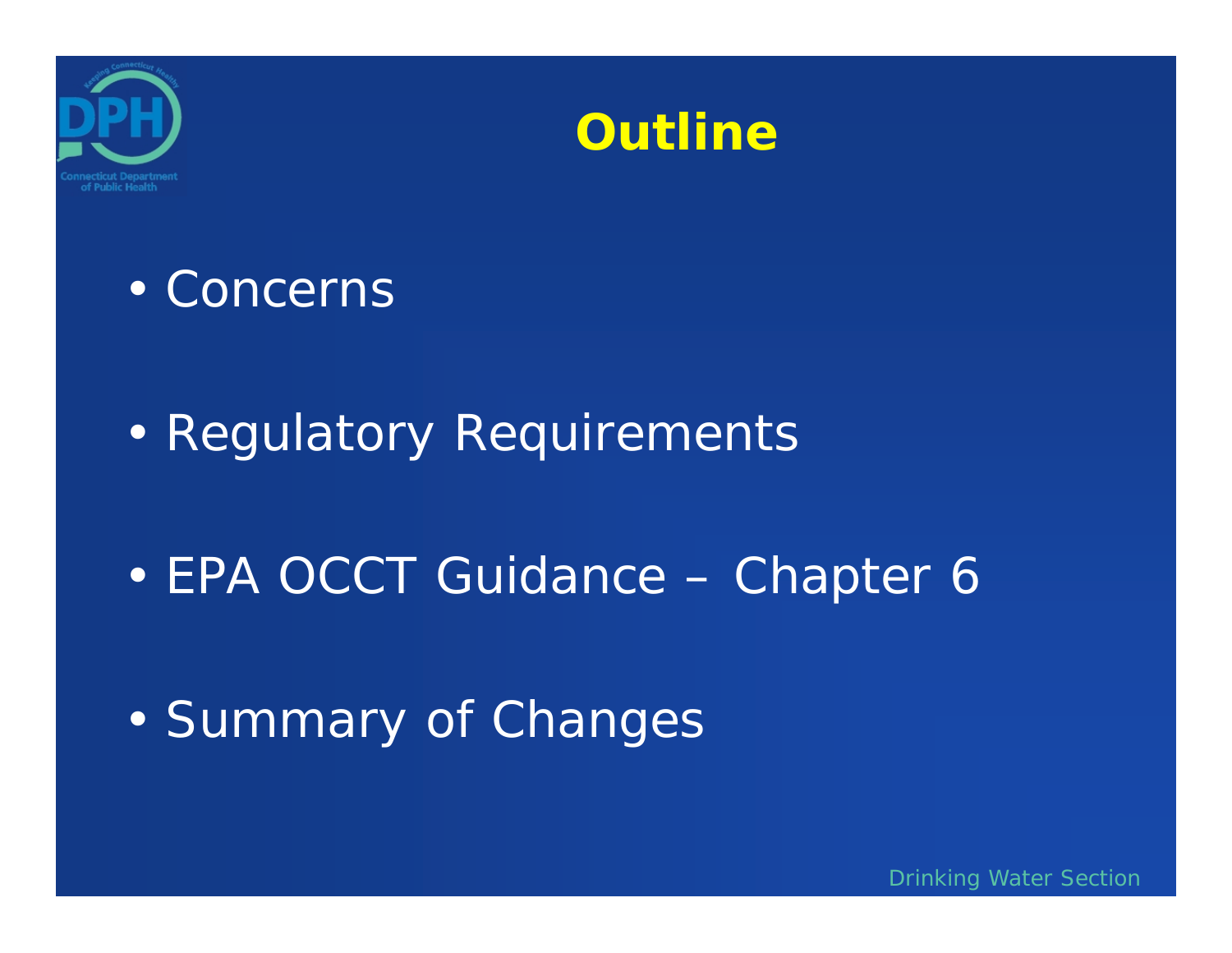

#### **Flint, MI Case Example**

| <b>Parameter</b>           | <b>Before</b> | <b>After</b> |
|----------------------------|---------------|--------------|
| pH                         | 7.38          | 7.61         |
| Hardness (mg/L as CaCO3)   | 101           | 183          |
| Alkalinity (mg/L as CaCO3) | 78            | 77           |
| Chloride (mg/L)            | 11            | 92           |
| Sulfate (mg/L)             | 25            | 41           |
| <b>CSMR</b>                | 0.45          | 2.24         |
| Orthophosphate (mg PO4/L)  | 1.07          | $\Omega$     |
| DIC (mg C/L)               | 10.2          | 10.0         |
| Theoretical Pb (mg/L)      | 0.027         | 0.260        |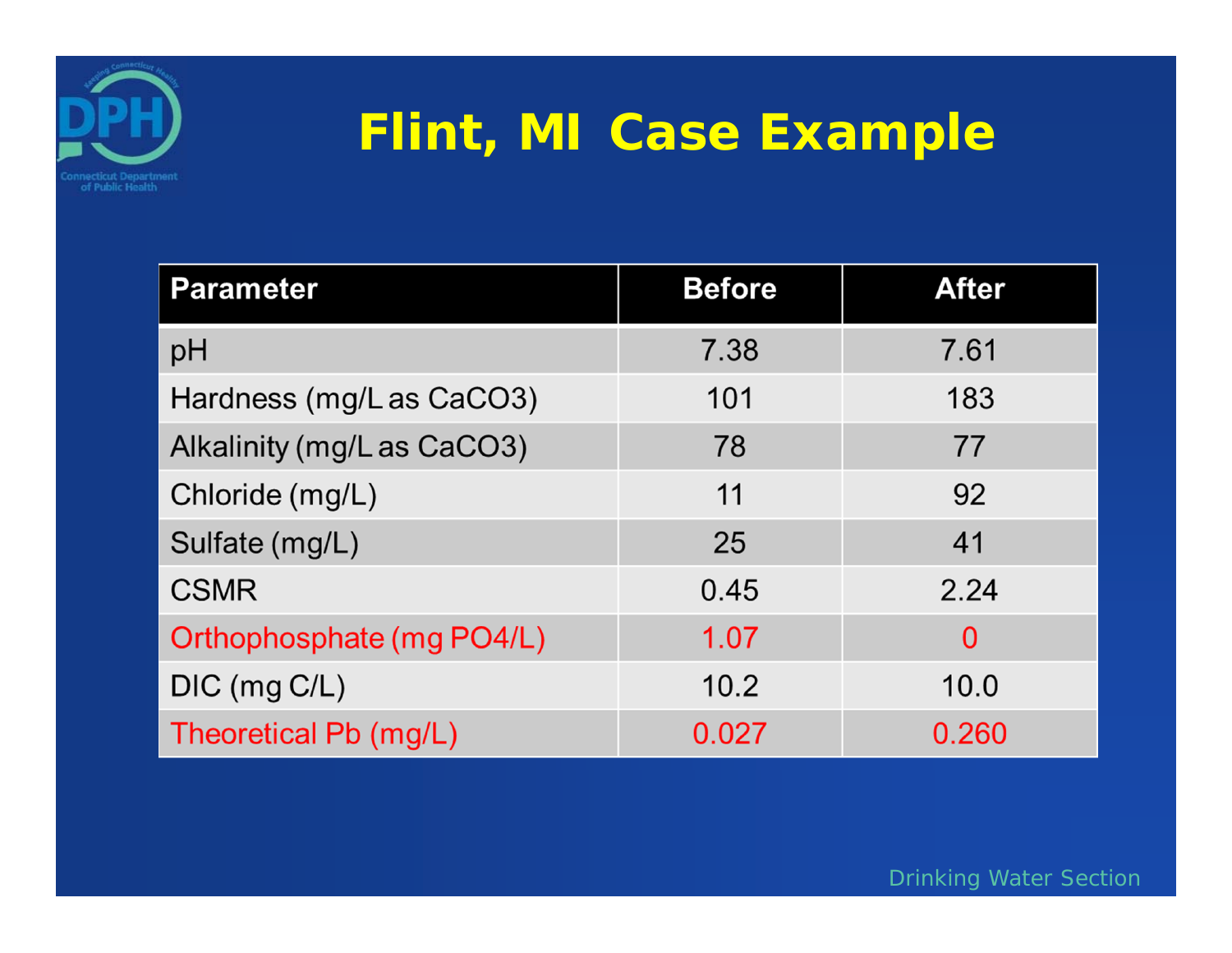## **Regulatory Requirements**

• RCSA Section 19-13-B102e(8)(D)(iv)(VII) – Any CWS or NTNC subject to a reduced monitoring frequency…

of Public Health

- – Shall obtain approval from the department in writing of any upcoming long-term change in treatment or addition of a new source
- – The department may require the CWS or NTNC to resume routine sampling and collect the number of samples specified for standard monitoring, or
- – Take other appropriate steps, such as increased water quality parameter monitoring or reevaluation of corrosion control treatment given the potentially different water quality considerations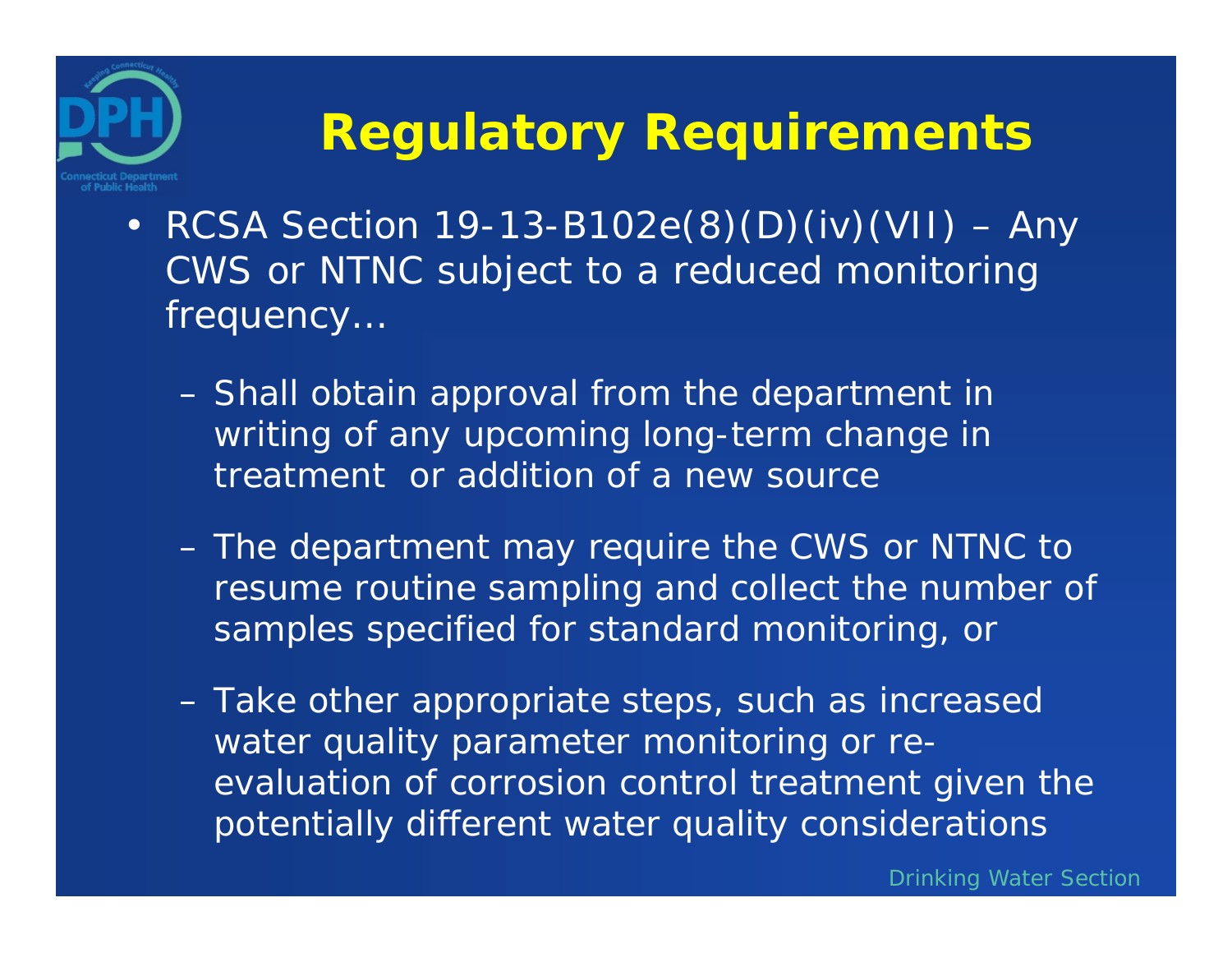

#### **Source of Supply Changes**

What constitutes a Source Change?

- Addition of a Newly Drilled/Developed Well
- Activation of an Inactive Existing Source
- Water Purchase through a New Interconnection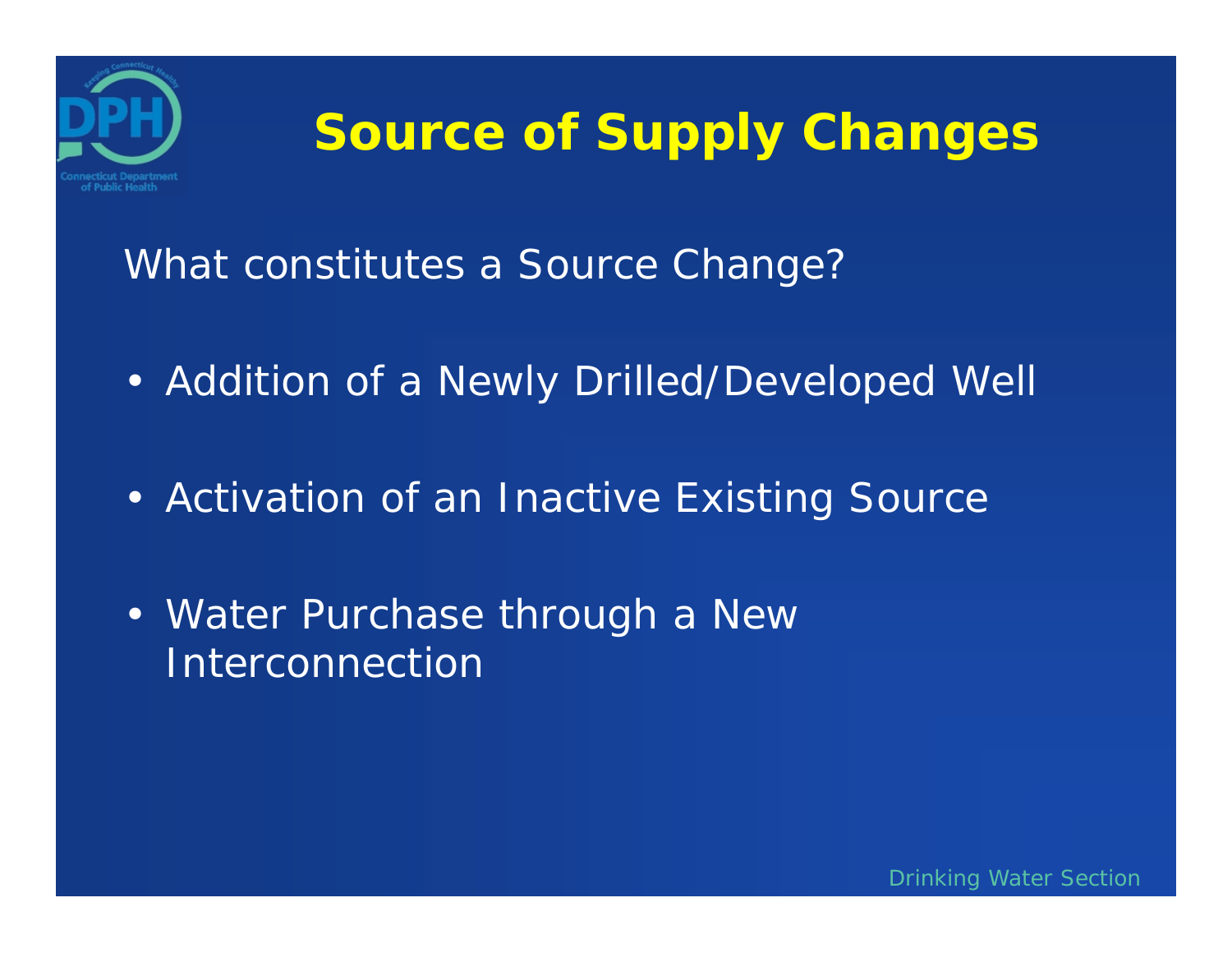

What constitutes a Long-Term Treatment Change?

- Addition of a New Treatment Process
- Modification of an Existing Treatment Process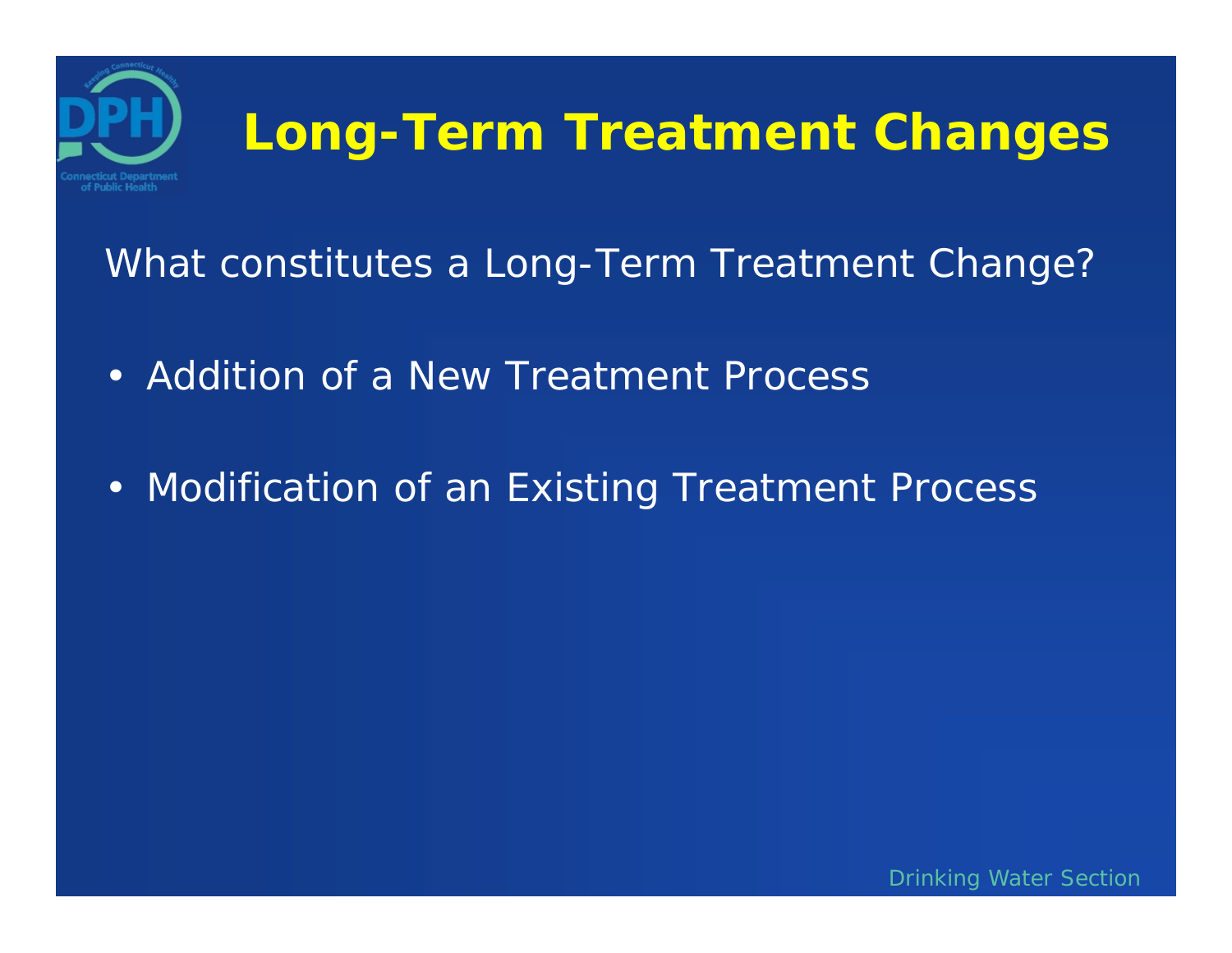

### **EPA OCCT Guidance Chapter 6 LCR Impacts from Source/Treatment Changes**

Examples from Source Water Changes

- Direct Impacts on CCT:
	- –Changes to pH/Alkalinity/DIC
	- Changes in Corrosion Inhibitor Dose
- Other Impacts on CCT Effectiveness:
	- NOM
	- Metals
	- Chloride/Sulfate
	- ORP
	- –Buffer Intensity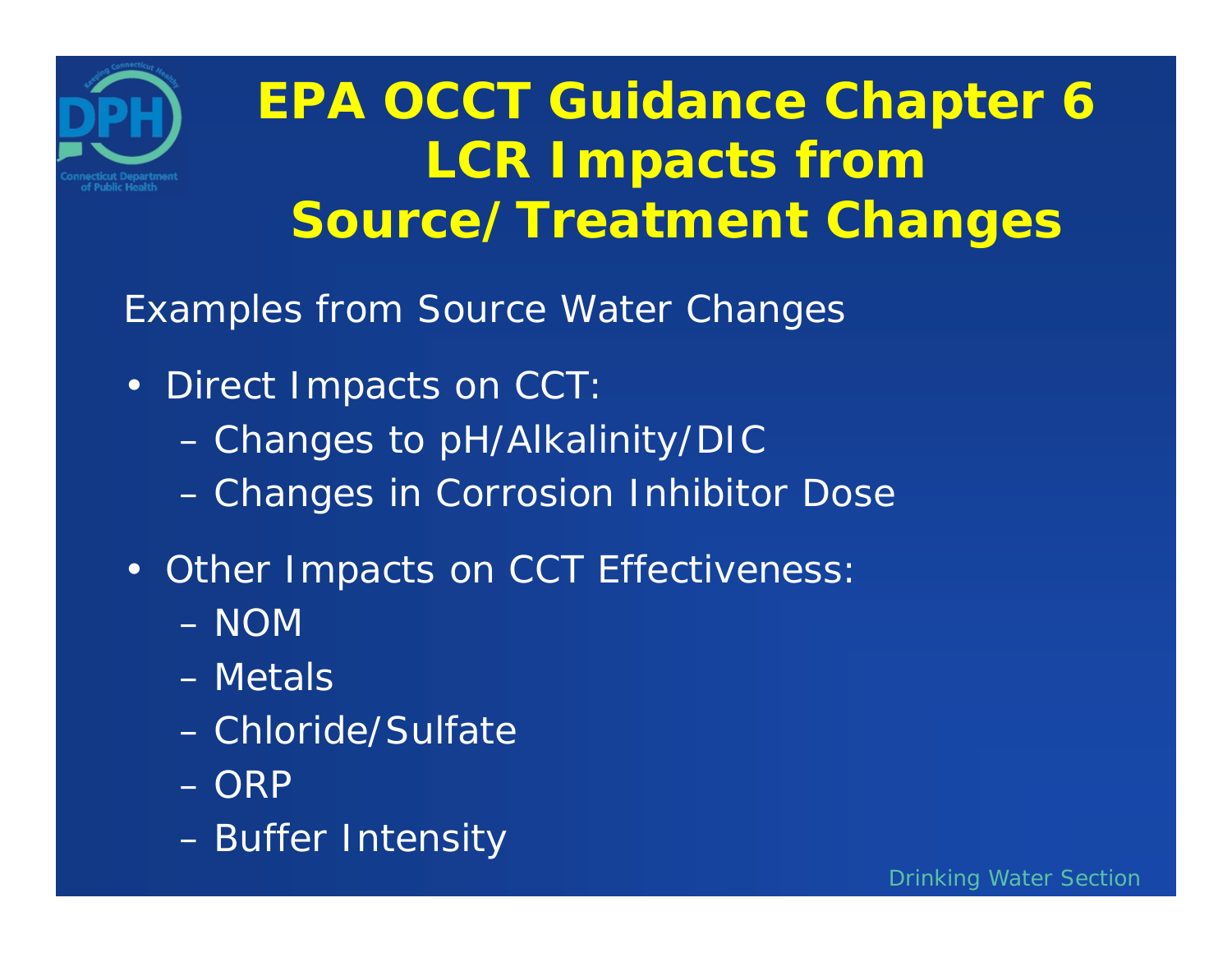

## **EPA OCCT Guidance Chapter 6 LCR Impacts from Source/Treatment Changes**

- Treatment that can affect LCR
	- Water Softening/RO
	- Disinfection/nitrification
	- Coagulation/NOM
	- Greensand Filtration/GAC
	- Aeration/oxidation
	- pH/alkalinity adjustment
	- Chloride/Sulfate Mass Ratio
	- $\bullet$ Blended Phosphates- Poly vs. Ortho
- • Fix one Problem, Create another – Simultaneous Compliance
	- $\bullet$ Add Phosphate without Cl2 – bacteriological issues
	- Water Softener creates more aggressive water
	- $\bullet$ Disinfection – corrosion

Drinking Water Section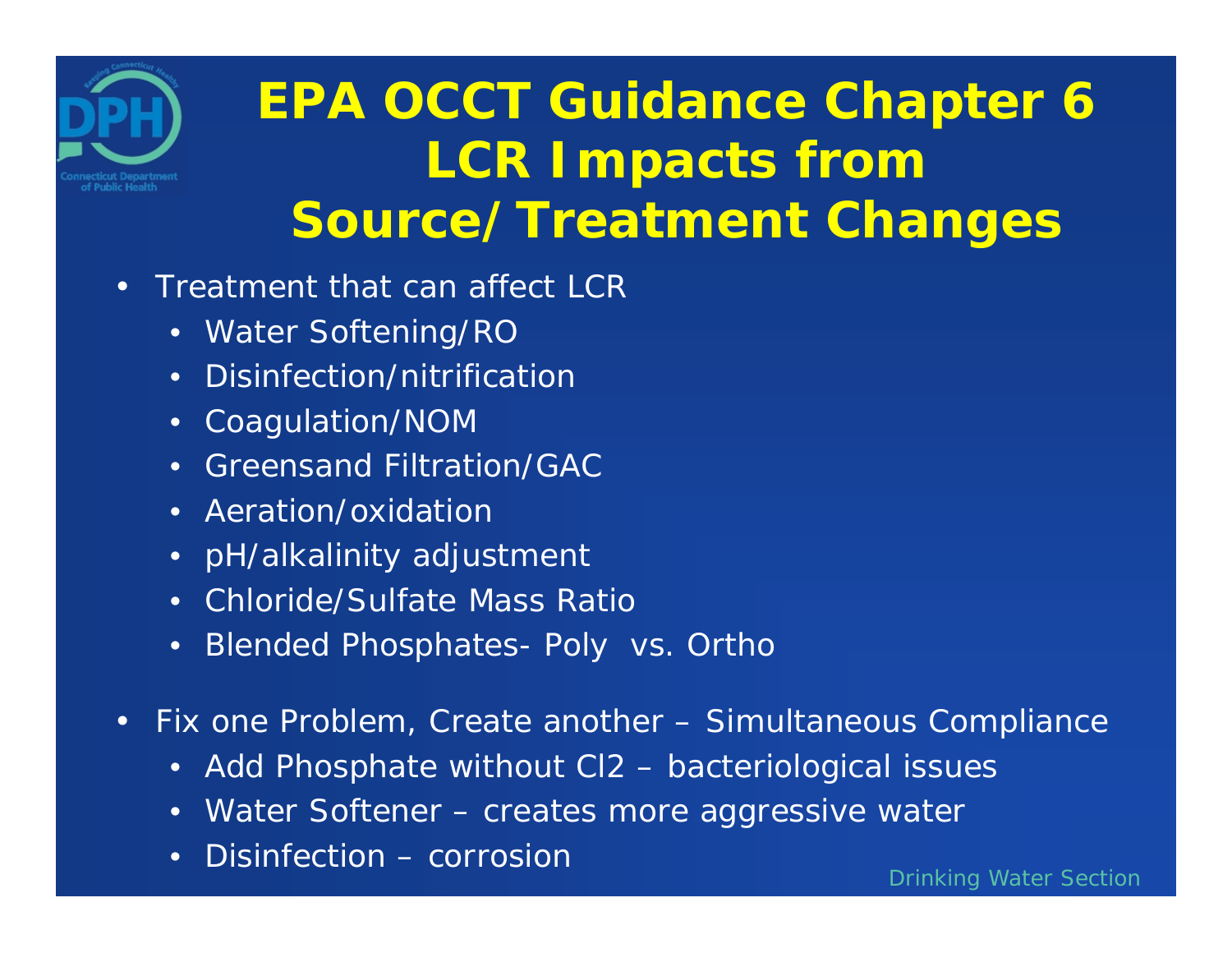## **Changes for New Sources of Supply**

- Require an assessment of raw water quality with respect to potential corrosivity prior to well use approval for CWS and NTNC systems
- Modified Well Water Quality and Quantity Suitability Application (WQQSA)

of Public Health

- – Include additional parameters including a "Saturation Index" calculation (i.e. Langelier Index)
- – Include questions about POE/distribution (sole source vs. one of many sources) and plans for new or existing treatment that may affect corrosivity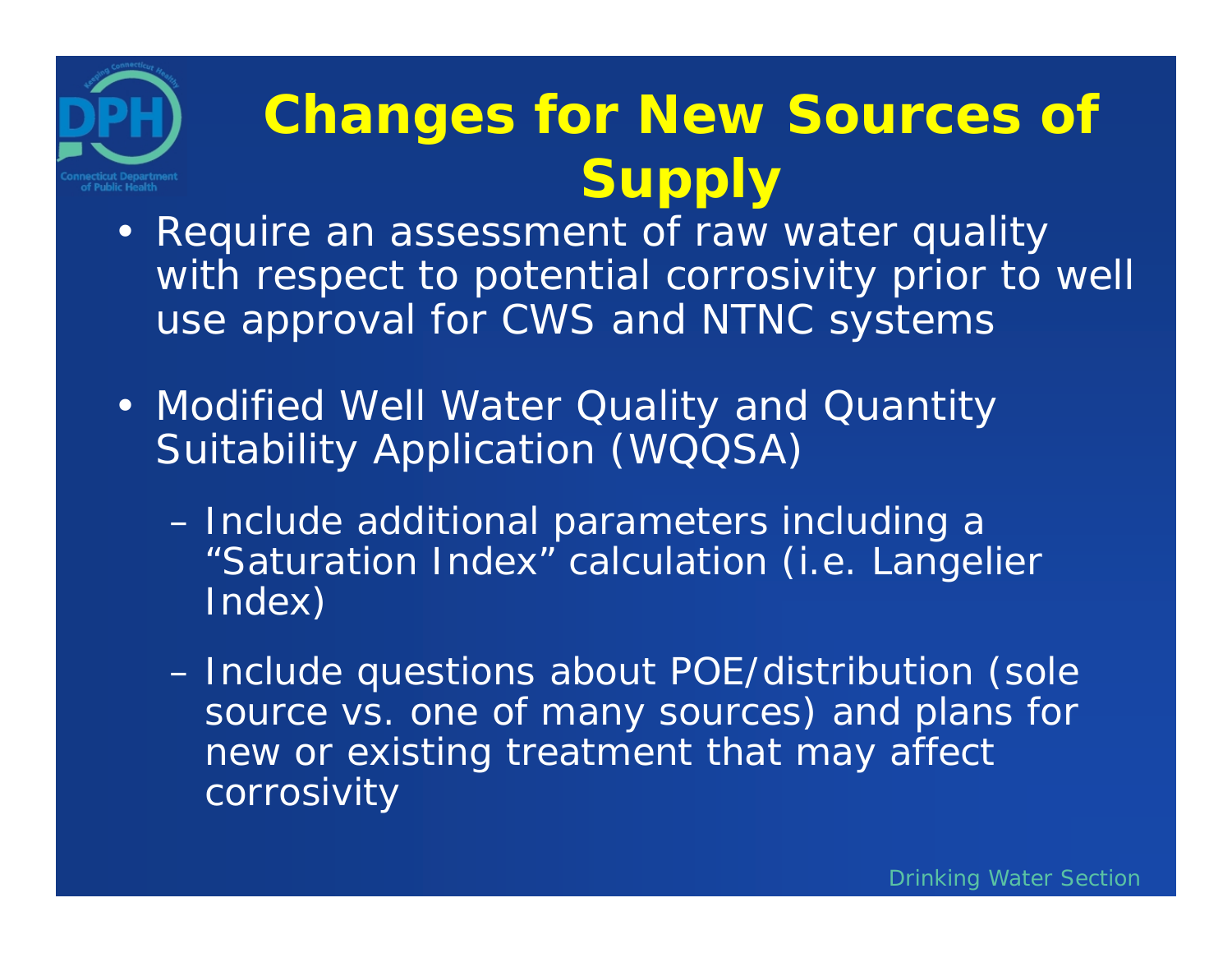

## **Changes for New Sources of Supply Cont'd**

- If initial assessment as part of WQQSA concludes the potential for the new source to have corrosive properties:
	- – Additional corrosivity analysis of entry point (and after any treatment) water quality may be required

–Corrosion control treatment may be required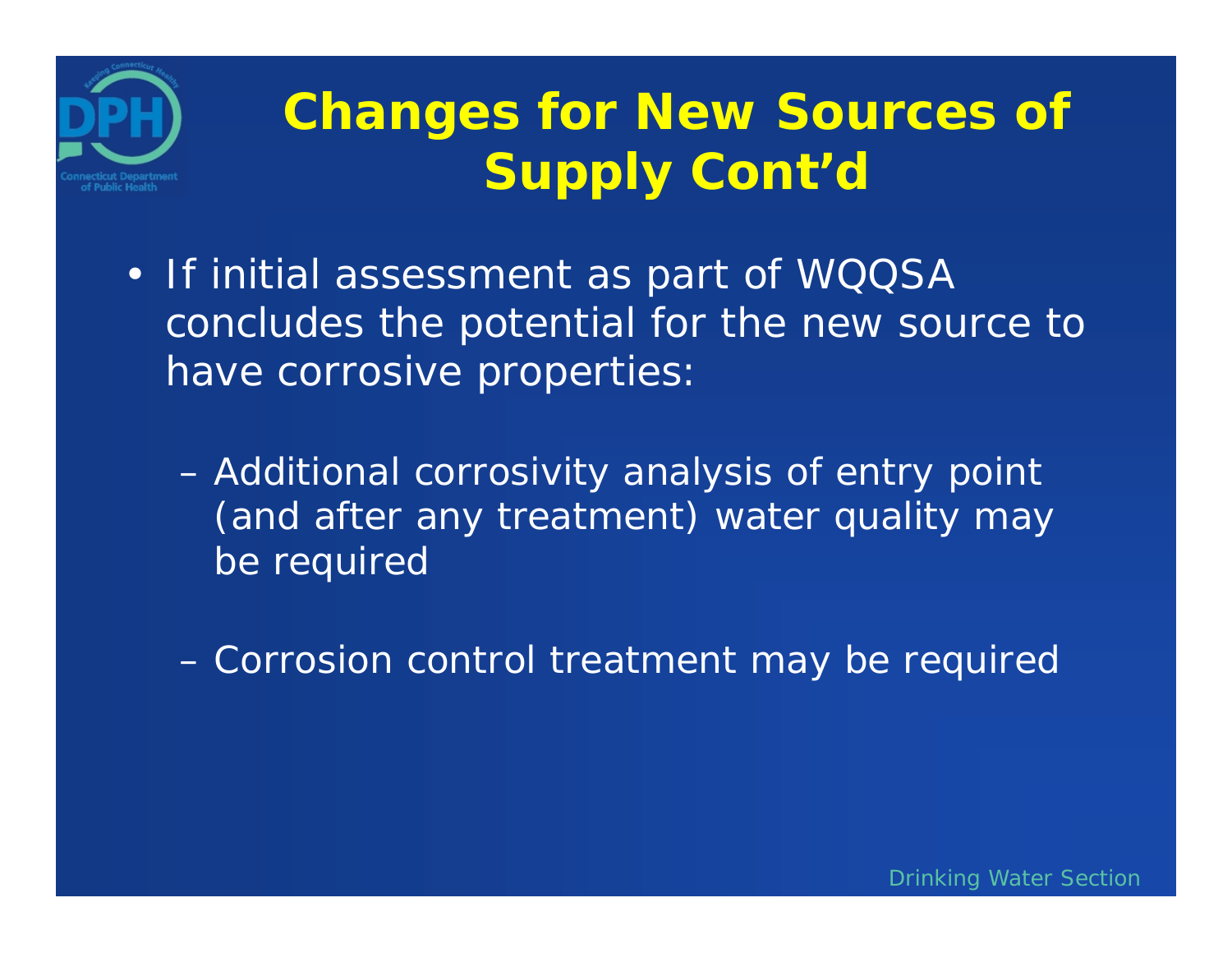

## **WQQSA Section 9(a & b)**

#### 9a. **Table I – Corrosivity Potential Assessment (includes discussion in 9b.)**

| Laboratory Name:                                        |                         |          |  |
|---------------------------------------------------------|-------------------------|----------|--|
| Lab ID#: PH-                                            | Sample Collection Date: |          |  |
| Parameter:                                              | Standard:               | Results: |  |
| pH <sup>**</sup>                                        | $6.4 - 10$              |          |  |
| Hardness** (as $CaCO3$ )                                | $\star$                 |          |  |
| Alkalinity**                                            | $\ast$                  |          |  |
| <b>Total Dissolved Solids</b>                           | $\ast$                  |          |  |
| Conductivity (measured in the field)                    | $\ast$                  |          |  |
| Temperature (measured in the field)                     | $\ast$                  |          |  |
| Saturation Index***                                     | $\ast$                  |          |  |
| * MCL or AL has not boon ostablished for this parameter |                         |          |  |

MCL or AL has not been established for this parameter.

\*\* Already sampled as part of other tables

\*\*\*In accordance with Standard Methodology 2330

**9b. is continued on next page…** 

#### 9b. **Corrosivity Potential Assessment Discussion**

Use sample results listed above with any other relevant system information as detailed in to provide an assessment of whether or not the new well has a high potential to cause corrosion problems in the distribution system once it is approved for use. Relevant system information can include but is not limited to sole source vs. multiple sources of supply for PWS, distribution system construction, and if applicable, similarities between water quality and construction of new source and old source it is replacing, current compliance with LCR, and any existing or proposed treatment, etc.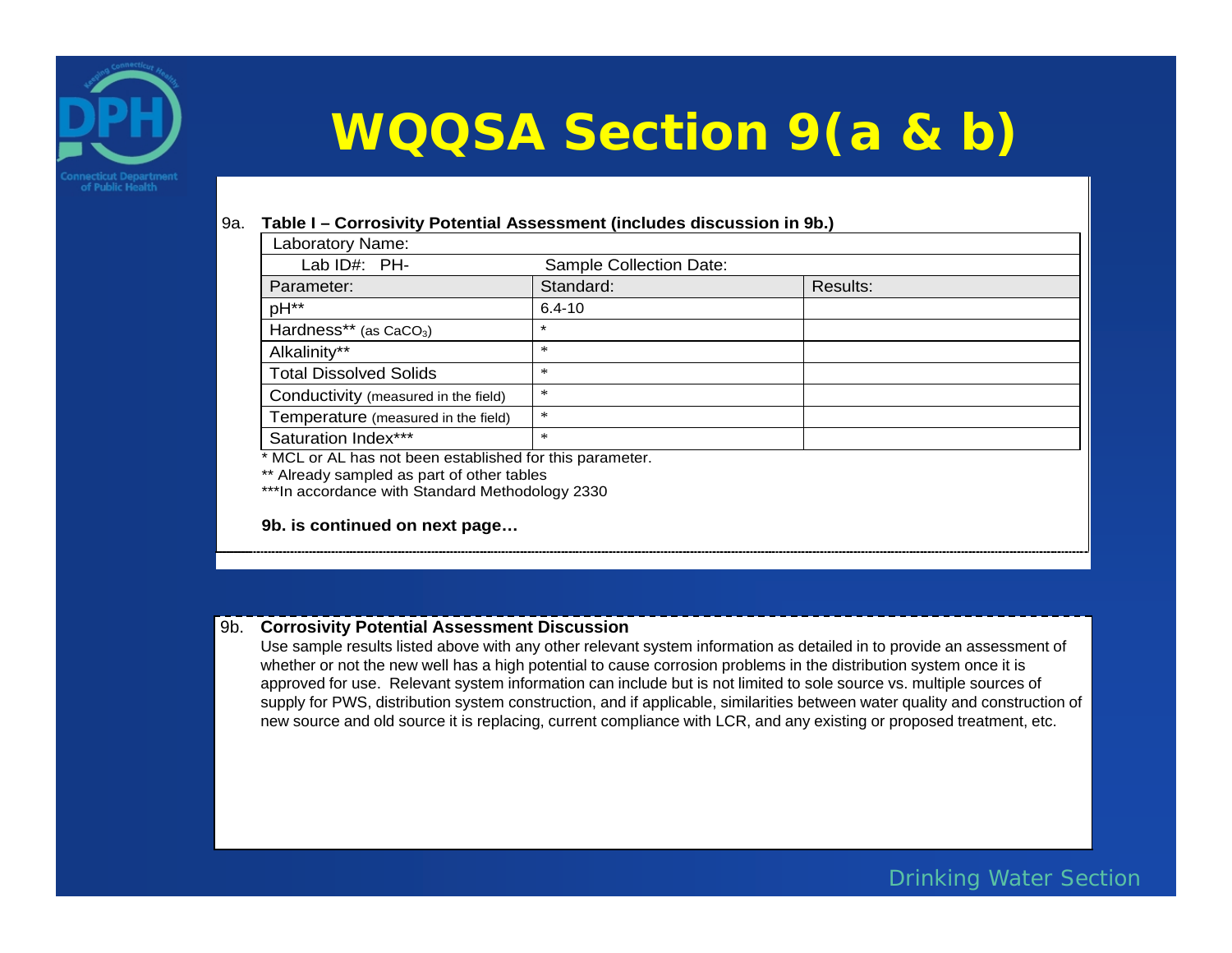# of Public Health

#### **Revert to Standard Monitoring**

- All CWS and NTNC activating new sources of supply will be required to return to baseline Pb/Cu monitoring to demonstrate compliance\*.
	- Term included in Well Use Approvals/SEW Permits
- All CWS and NTNC installing new treatment or modifying existing treatment that could affect water quality parameters will be required to return to baseline Pb/Cu monitoring to demonstrate compliance\*.
	- –Term included in Project Review Approvals

\* Still working on "other appropriate steps" and will be getting stakeholder input regarding this issue.